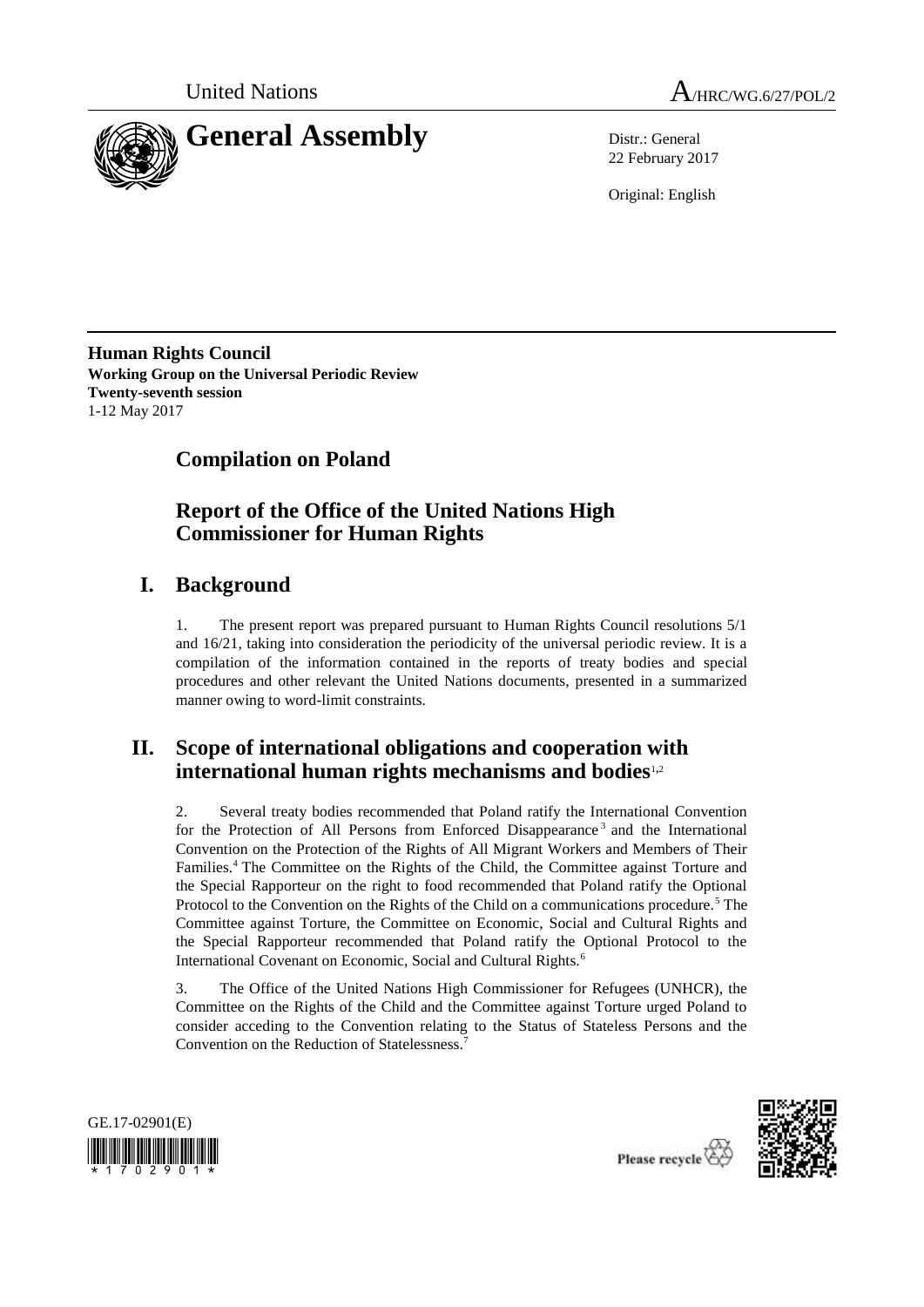4. The Committee on the Rights of the Child encouraged Poland to consider withdrawing its interpretative declaration regarding articles 12 to 16 and 24 of the Convention on the Rights of the Child.<sup>8</sup>

5. The Committee on Economic, Social and Cultural Rights recommended that Poland ensure that all provisions of the Covenant were given full effect in its domestic legal order and could be invoked before courts.<sup>9</sup>

6. The United Nations High Commissioner for Human Rights visited Poland and paid respects at Auschwitz in 2013.<sup>10</sup> Poland had contributed annually to OHCHR since  $2012$ <sup>11</sup>

7. Poland submitted a midterm report on the implementation of the recommendations made in its second review cycle.<sup>12</sup>

# **III. National human rights framework**<sup>13</sup>

8. Several treaty bodies were concerned about the limited resources allocated to the Office of the Commissioner for Human Rights, which jeopardized its ability to exercise its mandate.<sup>14</sup> The Human Rights Committee and the Committee on Economic, Social and Cultural Rights recommended that Poland provide the resources necessary to the Office to ensure it could implement its mandate effectively, independently and fully.<sup>15</sup>

9. The Committee on the Elimination of Racial Discrimination was concerned that the Office of the Commissioner had no statutory mandate to consider petitions from victims of racial discrimination concerning incidents that occurred in the private area.<sup>16</sup>

10. The Committee on the Elimination of Discrimination against Women recommended that Poland strengthen the mandate and authority of the Government Plenipotentiary for Equal Treatment and that it increase the Plenipotentiary's financial and human resources, while providing it with a separate budget to support its gender equality activities.<sup>17</sup>

11. The Human Rights Committee recommended that Poland consider either reinstating the Council for the Prevention of Racial Discrimination, Xenophobia and Related Intolerance, or establishing an alternative multi-stakeholder institution with the objective of preventing discrimination and intolerance.<sup>18</sup> UNHCR made a similar recommendation.<sup>19</sup>

# **IV. Implementation of international human rights obligations, taking into account applicable international humanitarian law**

## **A. Cross-cutting issues**

### **1. Equality and non-discrimination**<sup>20</sup>

12. The Human Rights Committee and the Committee on Economic, Social and Cultural Rights recommended that Poland amend the Act on Equal Treatment to prohibit discrimination comprehensively on all grounds prohibited under the International Covenant on Civil and Political Rights and the International Covenant on Economic, Social and Cultural Rights, including sexual orientation, disability, religion, age and political opinion, and in all spheres and sectors, including education, health care, social protection and housing.<sup>21</sup> The Committee on the Rights of the Child made a similar recommendation.<sup>22</sup>

13. The Human Rights Committee was concerned that the Criminal Code did not refer to disability, age, sexual orientation or gender identity as grounds for hate crimes.<sup>23</sup> The Committee against Torture recommended that Poland amend the Code to punish hate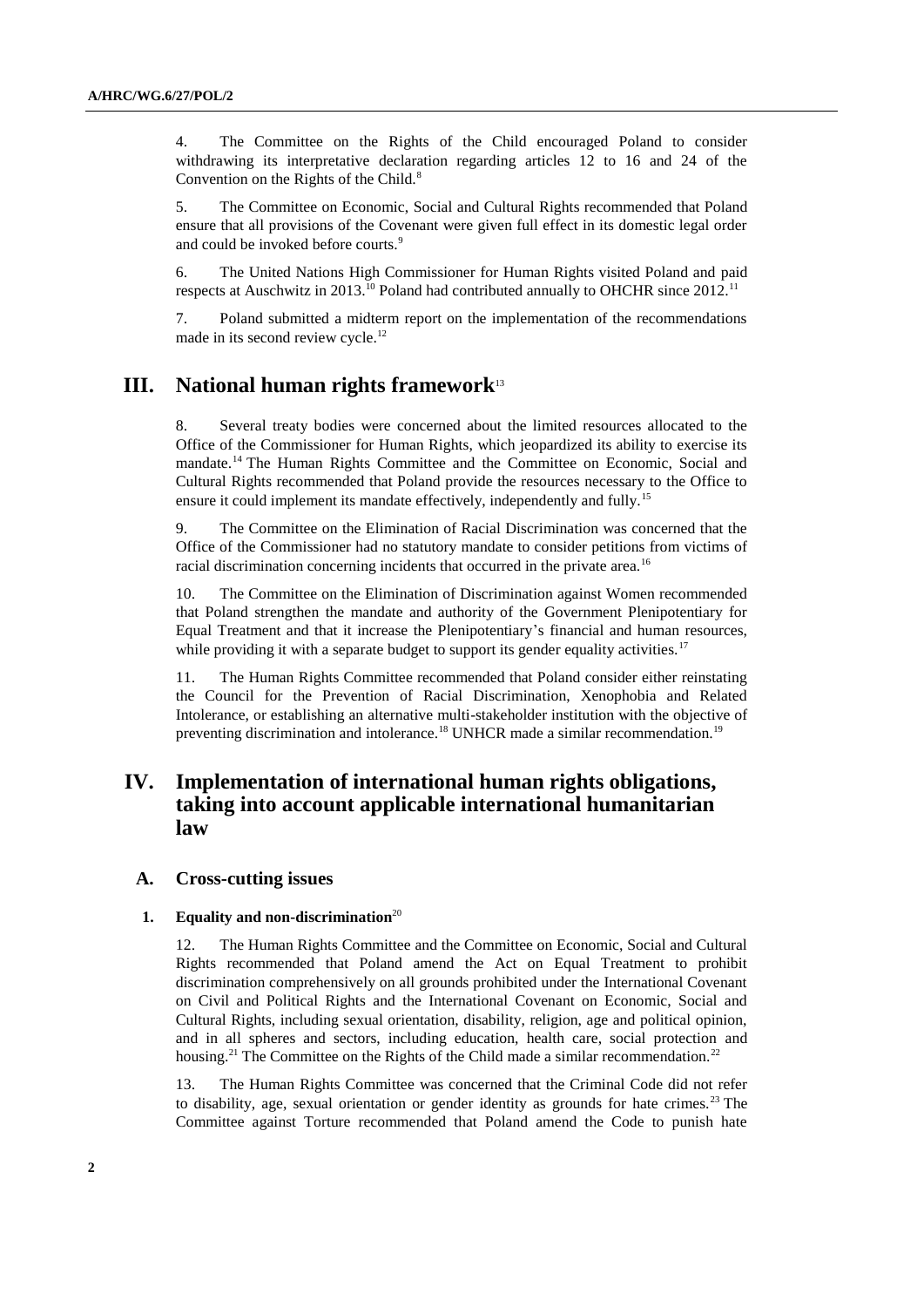crimes and acts of discrimination and violence based on sexual orientation, disability or age.<sup>24</sup> The Committee on the Rights of the Child made a similar recommendation.<sup>25</sup> The Committee on the Elimination of Racial Discrimination recommended that Poland amend its Criminal Code to make any racial motivation of a crime an aggravating circumstance and to allow for enhanced punishment to combat the occurrence of such acts.<sup>26</sup>

14. The Human Rights Committee was concerned about the reported increase in the number of incidents of violence, hate speech and discrimination based on race, nationality, ethnicity, religion and sexual orientation and the insufficient response by the authorities to such incidents.<sup>27</sup>

15. The Committee on the Elimination of Racial Discrimination was concerned by reports that some victims of hate crimes were unwilling to report incidents owing to doubts about the ability and interest of law enforcement officials in providing adequate recourse. It recommended that Poland establish an independent body to receive complaints of police violence or abuse and take the measures necessary to ensure that persons belonging to minority groups were recruited into the police. $28$ 

16. The Committee expressed concern about reports that at least four far-right organizations remained active despite a 2009 court decision in Brzeg to ban organizations that promoted fascism and totalitarian regimes. <sup>29</sup> It recommended that Poland enforce effectively those laws that declared as illegal any party or organization that promoted or incited racial discrimination.<sup>30</sup>

17. The Committee recommended that Poland seek efficient means to combat racism in sport, including by imposing fines on clubs for the racist acts of their supporters, and that it continue to work with sporting associations to promote tolerance and diversity.<sup>31</sup>

18. The Committee against Torture was concerned at the prevalence of racial violence and other acts of racial abuse targeting persons of Arab, Asian or African origin, and manifestations of anti-Semitism.<sup>32</sup> The Committee on the Elimination of Racial Discrimination was concerned about information regarding the attitude of certain Polish authorities that had discontinued investigations in some cases of anti-Semitism on the grounds that the victim had not belonged to the Jewish community.<sup>33</sup>

19. UNHCR mentioned reports of a sharp increase in xenophobic and discriminatory attitudes towards asylum seekers and beneficiaries of international protection. Some of the incidents involved the reluctance of communities to accept reception centres.<sup>34</sup>

20. The Committee against Torture was concerned at persistent discrimination against members of the Roma community.<sup>35</sup> The Committee on the Rights of the Child urged Poland to conduct campaigns at all levels and in all provinces to address the negative attitudes towards Roma in society at large.<sup>36</sup>

21. The Committee on the Elimination of Discrimination against Women pointed to the limited effectiveness, if any, of measures to counter negative stereotypes against Roma women, lesbian, bisexual, transgender and intersex women and women with disabilities.<sup>37</sup>

22. The Human Rights Committee recommended that Poland review the legal status of same-sex couples and parents with a view to ensuring their enjoyment of the right to nondiscrimination in law and in fact.<sup>38</sup>

## **2. Development, the environment, and business and human rights**<sup>39</sup>

23. The Committee on the Rights of the Child was concerned that the child sex tourism industry was reportedly growing in border regions and recommended that Poland examine and adapt its legislative framework to ensure the legal accountability of business enterprises and their subsidiaries operating in or managed from the territory of Poland.<sup>40</sup>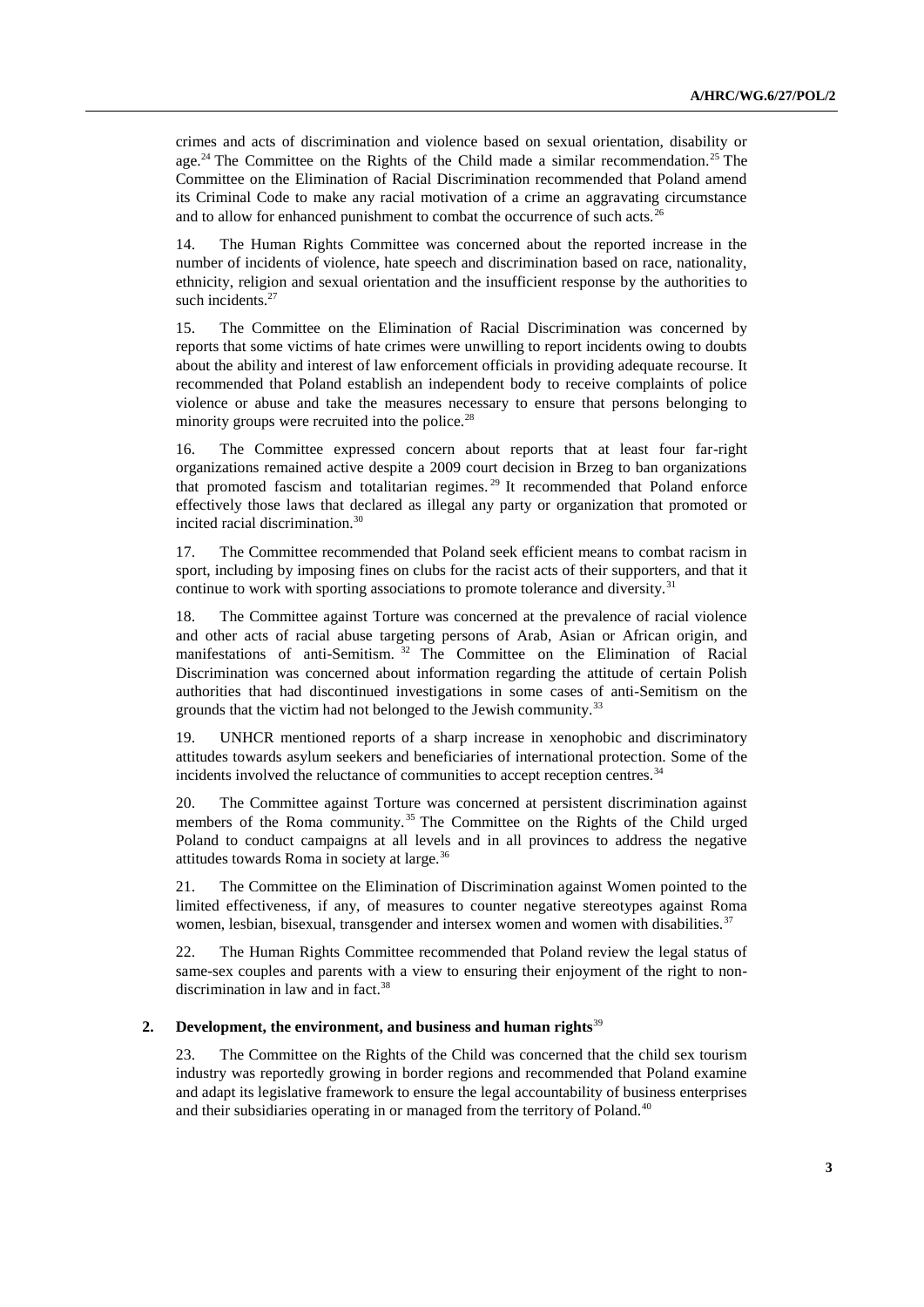#### **3. Human rights and counter-terrorism**<sup>41</sup>

24. The Committee against Torture was concerned about lengthy delays in the investigation process into the alleged complicity of Poland in rendition and secret detention programmes of a third country between 2001 and 2008, which allegedly involved torture and ill-treatment of persons suspected of involvement in terrorism-related crimes. It was also concerned about the secrecy surrounding the investigation and the failure to ensure accountability in the cases. It recommended that Poland inform the public, ensure its investigation process was transparent and cooperate fully with the European Court of Human Rights on the rendition and secret detention cases against Poland.<sup>42</sup> The Human Rights Committee made similar recommendations.<sup>43</sup>

25. The Committee recommended that Poland review its legislation on counter-terrorism of June 2016 to ensure that the Criminal Code not only defined terrorist crimes in terms of purpose, but also narrowly defined the nature of those acts, and included a precise definition of "terrorist incidents" that did not give the authorities excessive discretion or obstruct the exercise of the rights under the International Covenant on Civil and Political Rights.<sup>44</sup>

# **B. Civil and political rights**

## **1. Right to life, liberty and security of person**<sup>45</sup>

26. The Committee against Torture regretted that, despite its previous recommendations on the matter, Poland still maintained its position on not incorporating into domestic law the definition of torture in accordance with the Convention against Torture and Other Cruel, Inhuman or Degrading Treatment or Punishment. It was seriously concerned that the other provisions of the Criminal Code that were "applied in cases of torture" did not reflect the gravity of the crime of torture and therefore did not provide for commensurate punishment for the perpetrators. It recommended that Poland include torture as a separate and specific crime in its legislation.<sup>46</sup> The Human Rights Committee made a similar recommendation.<sup>47</sup>

27. The Committee against Torture recommended that Poland undertake promptly an effective and impartial investigation whenever there were reasonable grounds to believe that an act of torture or ill-treatment had been committed. <sup>48</sup> It urged Poland to take immediate legal and other measures to ensure that victims of torture and ill-treatment obtained redress and had an enforceable right to fair and adequate compensation. <sup>49</sup> The Human Rights Committee made similar recommendations.<sup>50</sup>

28. In relation to overcrowding in prisons, the Committee against Torture was concerned at reports that approximately 40,000 convicts were awaiting enforcement of their punishment and some 12,000 Polish prisoners were expected to be returned from other countries.<sup>51</sup>

29. The Committee was also concerned that dangerous "N" status inmates were often kept in worse conditions than others for long periods of time and that their status was not reviewed regularly.<sup>52</sup>

## **2. Administration of justice, including impunity, and the rule of law**<sup>53</sup>

30. In December 2015, OHCHR expressed concern about the speed with which the parliament was adopting changes affecting the Constitutional Tribunal, noting that reforms of such far-reaching importance should be the product of broad public consultation.<sup>54</sup>

31. The United Nations High Commissioner for Human Rights stated that the constitutional crisis was regrettable. He took note of an opinion issued by the European Commission and encouraged Poland to cooperate under the European Union rule of law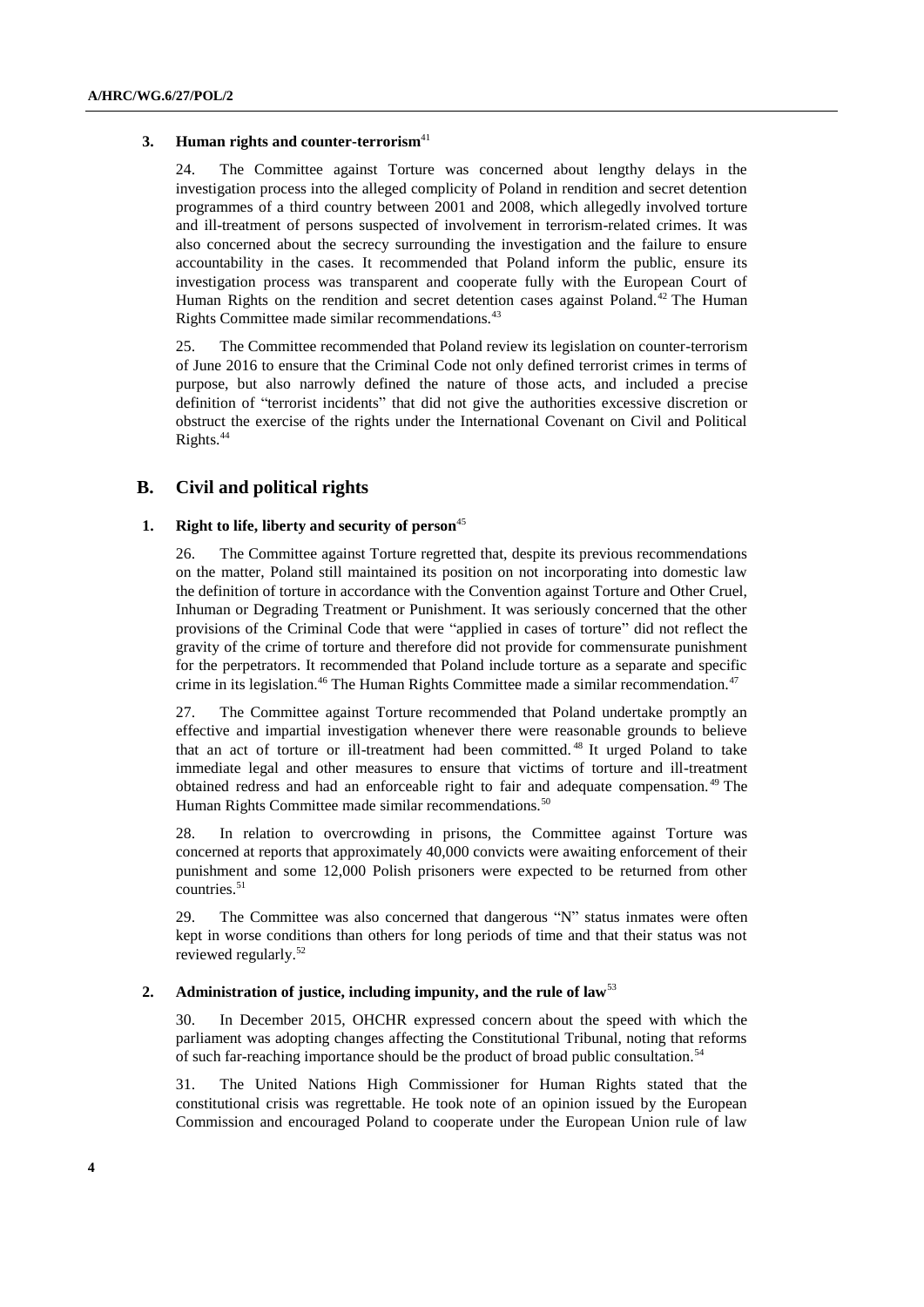framework and benefit from the expertise of the country's highly respected Office of the Commissioner for Human Rights.<sup>55</sup>

32. The Human Rights Committee was concerned about the negative impact of legislative reforms, including the amendments of November and December 2015 and July 2016 to the law on the Constitutional Tribunal, and the fact that some judgments of that Tribunal had been disregarded regarding its functioning and independence and regarding the implementation of the Covenant. It was also concerned about the refusal of the Prime Minister to publish the Tribunal's judgments of March and August 2016 regarding the efforts of the Government to change the composition of the Tribunal in ways that the Tribunal regarded as unconstitutional, and regarding the legal proceedings initiated against the President of the Tribunal for alleged abuse of power.<sup>56</sup>

33. The Committee recommended that Poland ensure respect for and protection of the integrity and independence of the Tribunal and its judges and ensure the implementation of all its judgments. It urged Poland to publish all the judgments of the Tribunal immediately; refrain from introducing measures that could obstruct its effective functioning; and ensure a transparent and impartial process on appointing its members and on security of tenure that met all the requirements of legality under domestic and international law.<sup>57</sup>

34. The Committee recommended that Poland take immediate steps to protect the full independence and impartiality of the judiciary; guarantee its freedom to operate without interference; and ensure the above-mentioned processes on appointments and security of tenure.<sup>58</sup>

35. The Committee against Torture was concerned that lengthy court proceedings had created a backlog in the court system.<sup>59</sup> The Human Rights Committee recommended that Poland ensure the right to a fair trial without undue delay. $60$ 

36. The Committee against Torture recommended that Poland end the practice of extending pretrial detention beyond the maximum period prescribed by law.<sup>61</sup> The Human Rights Committee recommended that Poland continue to reduce the length of pretrial detention and adopt non-custodial alternatives; review periodically the length of pretrial detention to determine its necessity and guarantee the right to a trial within a reasonable time; and limit the application of pretrial detention under the Code of Criminal Procedure and the counter-terrorism law.<sup>62</sup>

37. The Committee against Torture was concerned that prison authorities reserved the right to be present at all meetings between detainees and their defence counsel and to monitor their telephone communications and correspondence. <sup>63</sup> The Human Rights Committee recommended that Poland ensure that all communication between counsel and the accused remained confidential.<sup>64</sup>

38. The Committee against Torture remained concerned at the lack of an appropriate system of legal aid.<sup>65</sup> The Committee on the Rights of the Child was concerned that there was no State-funded, free legal assistance for asylum seekers, including for unaccompanied children.<sup>66</sup>

39. The Human Rights Committee recommended that Poland ensure that all detainees, including juveniles, had unhindered, prompt and adequate access to the lawyer of their choice or free legal aid from the outset of the detention.<sup>67</sup>

40. The Committee on the Rights of the Child was concerned that the 2014 amendment to the Juvenile Justice Act, which established uniform juvenile justice proceedings that applied the procedures of the Civil Procedure Code, might deprive children of procedural guarantees provided under the Criminal Procedure Code, such as the presumption of innocence and the right to counsel.<sup>68</sup>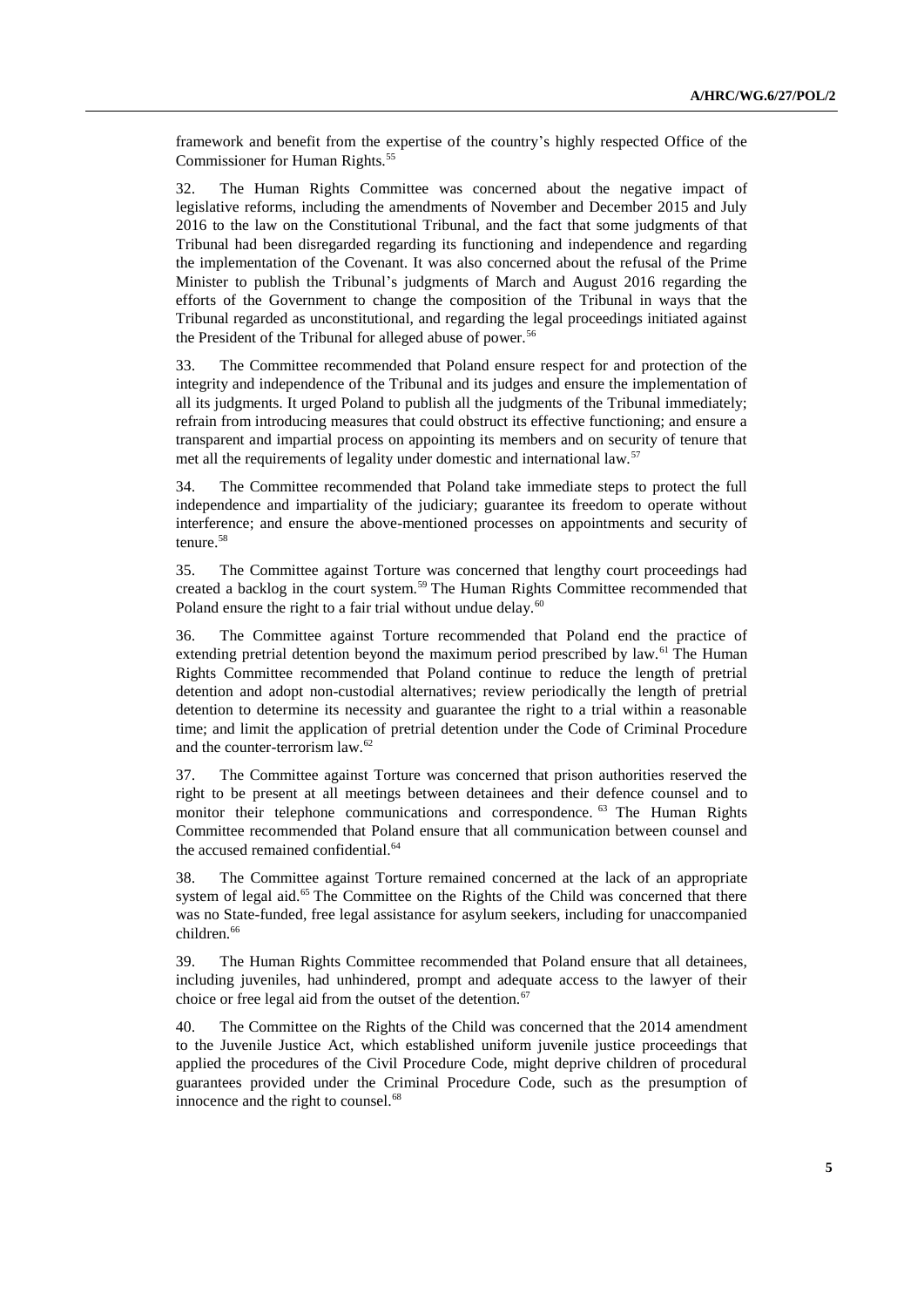#### **3.** Fundamental freedoms and the right to participate in public and political life<sup>69</sup>

41. The Committee on the Rights of the Child was concerned at incidents of children belonging to religious minorities not being offered classes in their own religion in public schools and having to participate in Catholic religion classes instead. It was also concerned that grades obtained in Islamic religion classes were not always recorded on school certificates.<sup>70</sup>

42. The Human Rights Committee recommended that Poland review its laws on defamation and insulting State symbols, senior officials and religion, and consider decriminalizing defamation by amending the Criminal Code.<sup>71</sup> The United Nations Educational, Scientific and Cultural Organization (UNESCO) made a similar recommendation.<sup>72</sup>

43. The Human Rights Committee was concerned about past and proposed legislative changes regarding public broadcasting services, which appeared retrogressive in terms of protecting guarantees regarding their independence.<sup>73</sup>

44. The Committee recommended that Poland review the draft law under which anyone who referred to Nazi camps in occupied Poland during the Second World War as Polish could be imprisoned for up to three years.<sup>74</sup>

45. The Committee on Economic, Social and Cultural Rights recommended that Poland implement as soon as possible the legislative changes required by the 2015 judgment of the Constitutional Tribunal on the right of persons employed under civil law contracts to join or establish trade unions.<sup>75</sup> The International Labour Organization (ILO) Committee of Experts on the Application of Conventions and Recommendations trusted that Poland would adopt a draft act amending the Act on Trade Unions to guarantee the right of all workers, without distinction, to establish and join organizations of their own choosing.<sup>76</sup>

## **4. Prohibition of all forms of slavery**<sup>77</sup>

46. The Committee on the Elimination of Discrimination against Women regretted the limited measures taken to reduce the demand for prostitution and to provide alternative income-generating opportunities for women who wished to leave prostitution.<sup>78</sup>

47. The Committee welcomed amendments to the Criminal Code to include a definition of trafficking and penalize the perpetration of that crime.<sup>79</sup> The Committee on the Rights of the Child welcomed the amendment to the Criminal Code that expanded the scope of trafficking to include trafficking for labour exploitation.<sup>80</sup>

48. The Committee was concerned that lack of awareness among prosecutors and judges had resulted in a low rate of conviction of perpetrators of trafficking, a high rate of less severe or suspended sentences and inappropriate decisions on the protection of child victims.<sup>81</sup>

49. The Human Rights Committee recommended that Poland introduce into the Criminal Code a provision to exempt victims of trafficking from prosecution for activities they had been involved in as a direct consequence of being trafficked; establish a mechanism to identify vulnerable persons within the migration flow; prohibit forced labour; investigate allegations of trafficking, prosecute alleged perpetrators and punish with appropriate sanctions those convicted; and provide victims with access to legal assistance and reparation.<sup>82</sup>

## **5. Right to privacy and family life**<sup>83</sup>

50. The Human Rights Committee was concerned about the surveillance and interception powers of Polish intelligence and law enforcement authorities, as reflected in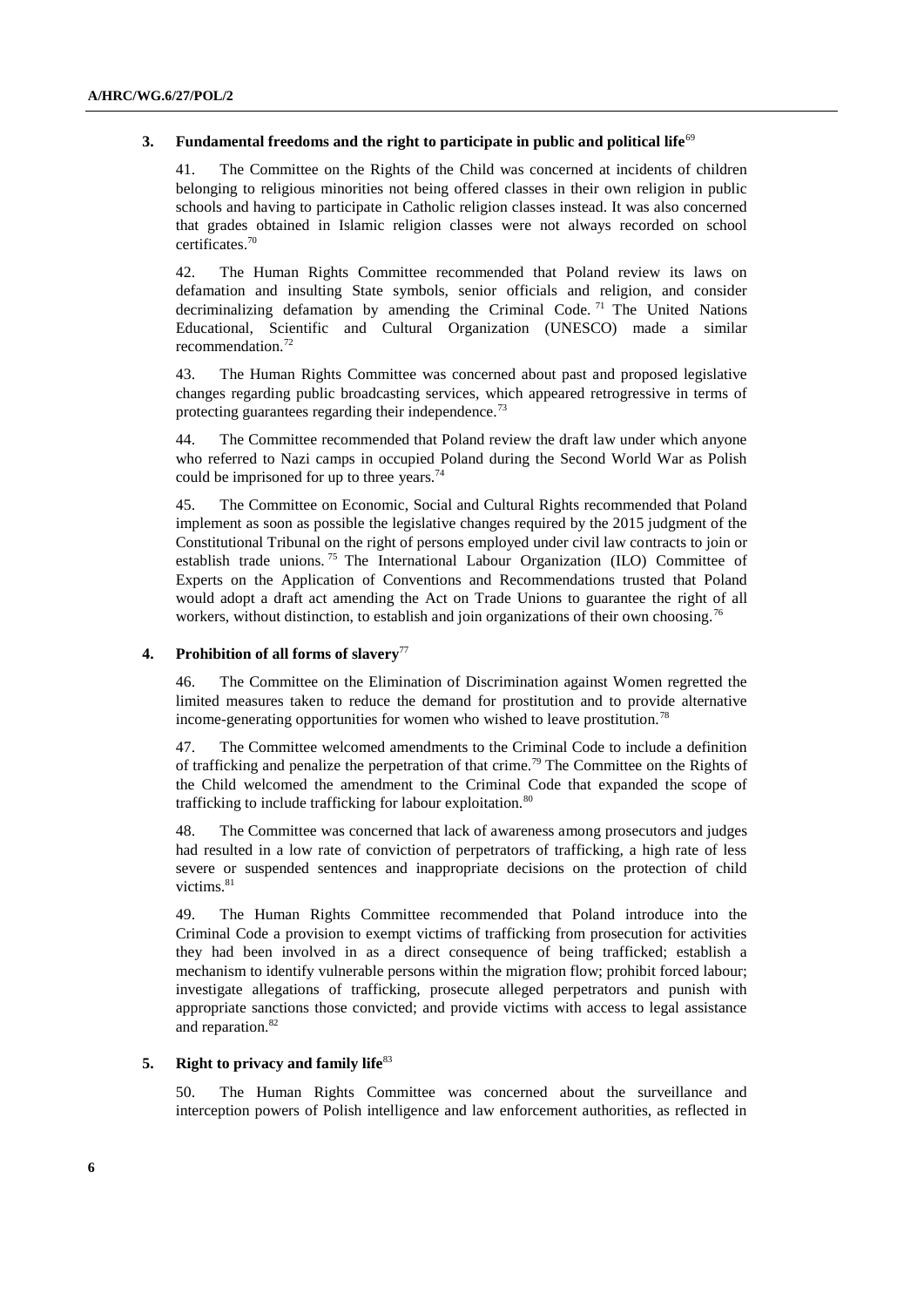the counter-terrorism law and 2016 act amending the Police Act and certain other acts. It recommended that Poland review its counter-terrorism legislation and ensure that any interference with the right to privacy therein complied with the principles of legality, necessity and proportionality.<sup>84</sup>

51. The Committee on the Rights of the Child was concerned at the tendency of family court judges to place children in institutional care rather than prioritize the provision of support to the family of origin or choose placement in family-based care; and that restriction of contact with the family of origin was used as a form of punishment for children placed in foster care.<sup>85</sup>

52. The Committee recommended that Poland reduce as a matter of urgency the placement of children under the age of 3 years in residential care institutions and that it review and consider amending the Family Support and Foster Care System Act and the Human Capital Development Strategy to abolish pre-adoption centres for children under 1 year of age and avoid large residential-care institutions.<sup>86</sup>

# **C. Economic, social and cultural rights**

### **1. Right to work and to just and favourable conditions of work**<sup>87</sup>

53. The Committee on Economic, Social and Cultural Rights recommended that Poland ensure access to basic services and labour and social protection for those working in the informal economy; empower the National Labour Inspectorate to inspect all sectors of the economy and increase its resources and capacity; and protect migrant workers from all forms of exploitation and abuse.<sup>88</sup>

54. The Committee on the Elimination of Discrimination against Women recommended that Poland take measures to overcome the obstacles preventing the submission of complaints of sexual harassment in the workplace to the Office of the Commissioner.<sup>89</sup> and that it strengthen the mandate of the National Labour Inspectorate to investigate complaints of gender discrimination and, in particular, sexual harassment.<sup>90</sup>

55. The Committee on Economic, Social and Cultural Rights recommended that Poland take all measures appropriate to reduce progressively the use of temporary employment; continue to increase the minimum wage to ensure it provided a decent living for workers and their families; and ensure that the labour and social security rights of persons with civil law contracts were fully guaranteed in law and in practice. $91$ 

## **2. Right to social security**<sup>92</sup>

56. The Committee on Economic, Social and Cultural Rights recommended that Poland adopt measures towards unifying the pension system and standardizing rules and regulations; guarantee coverage and appropriate benefits for all workers and noncontributory benefits for all disadvantaged and marginalized individuals and families; calculate social assistance benefits on the basis of an accurate poverty assessment; and address the practical difficulties faced by disadvantaged and marginalized individuals and groups in seeking and receiving assistance.<sup>93</sup>

# **3. Right to an adequate standard of living**<sup>94</sup>

57. The Special Rapporteur on the right to food was concerned that there was no disaggregated data on poverty and extreme poverty levels in rural and urban areas, with a specific focus, inter alia, on gender, age, education, wealth and family size. <sup>95</sup> The Committee on Economic, Social and Cultural Rights recommended that Poland step up its efforts to guarantee targeted support to all persons living in poverty or at risk of poverty<sup>96</sup>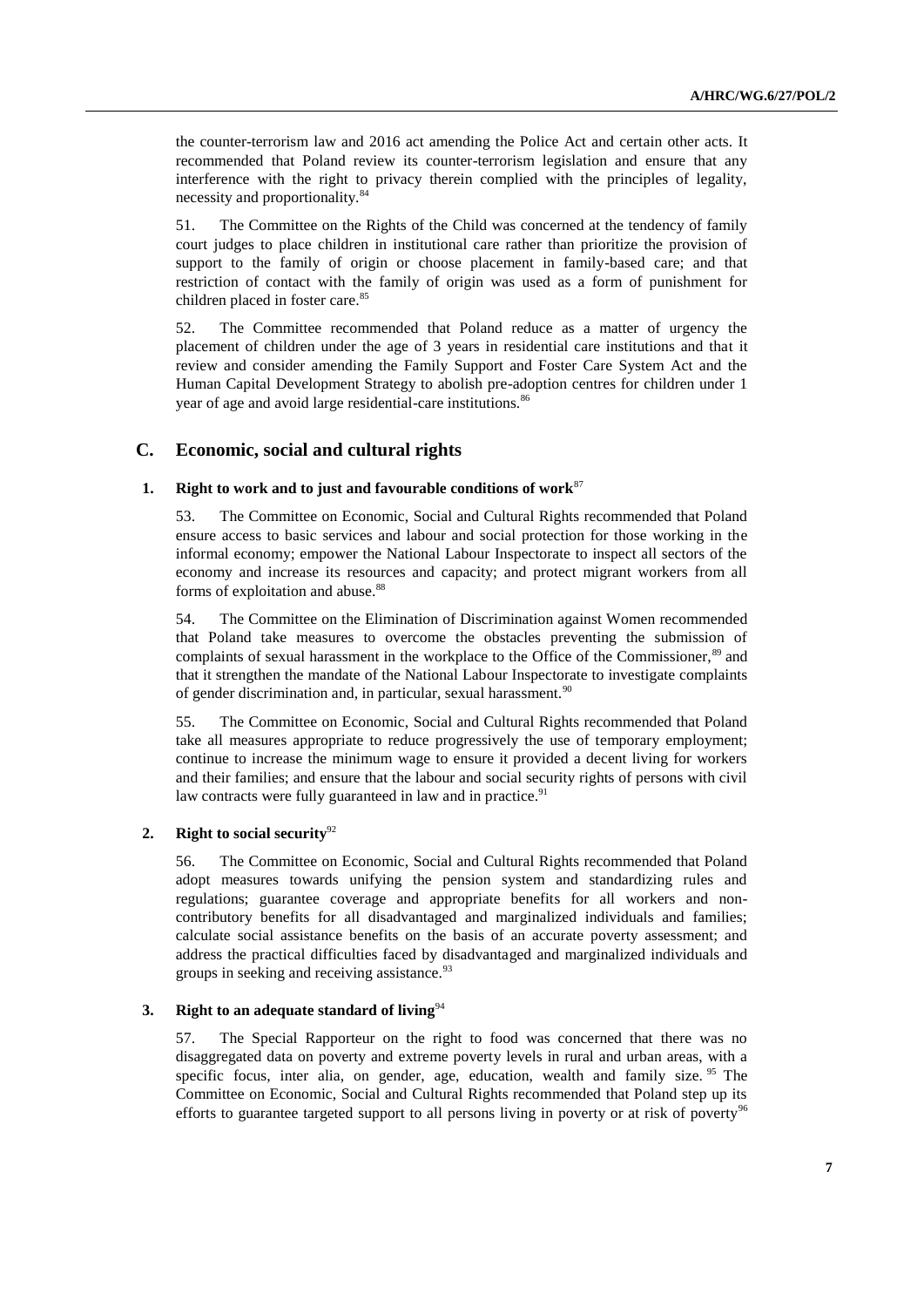and to address food insecurity and malnutrition among disadvantaged and marginalized individuals and groups.<sup>97</sup>

58. The Committee on the Elimination of Racial Discrimination was concerned about information that non-citizens, particularly migrants and refugees, faced discrimination in housing, as landlords were often reluctant to lease apartments to foreign nationals or to sign agreements with them.<sup>98</sup>

#### **4. Right to health**<sup>99</sup>

59. The Committee on Economic, Social and Cultural Rights recommended that Poland intensify its efforts to ensure that adequate health-care services were available and accessible for everyone, including disadvantaged and marginalized individuals and groups.<sup>100</sup>

60. The Committee recommended that Poland increase the provision of financial and human resources for mental health services; guarantee full respect for the human rights of patients in psychiatric institutions, including through independent and effective monitoring of treatment and through effective judicial review of orders for confinement to psychiatric institutions; ensure that treatment was provided on the basis of free and informed consent; and promote alternative forms of mental health treatment, including outpatient treatment.<sup>101</sup>

61. The Committee against Torture and the Human Rights Committee were concerned about clandestine abortions, which might put the lives and health of women at risk.<sup>102</sup> The Committee on the Elimination of Discrimination against Women recommended that Poland amend the 1993 Act on Family Planning, Human Fetus Protection and Preconditions for the Admissibility of Abortion to make the conditions for abortion less restrictive; establish clear standards for a uniform and non-restrictive interpretation of the conditions for legal abortion, so that women could have access to it without limitations due to the excessive use by medical personnel of the so-called "conscientious objection" clause; and ensure effective remedies for contesting refusals of abortion, within the revision of the Act on Patient Rights.<sup>103</sup> The Committee on the Rights of the Child made similar recommendations.<sup>104</sup>

62. The Committee recommended that Poland expand the scope of the compulsory course on family life education to provide comprehensive and age-appropriate education on sexual and reproductive health; and ensure unimpeded access to sexual and reproductive health services.<sup>105</sup> The Committee on the Elimination of Discrimination against Women and the Committee on Economic, Social and Cultural Rights made similar recommendations.<sup>106</sup>

# **5. Right to education**<sup>107</sup>

63. The Committee on the Rights of the Child remained concerned that children living in rural areas and small towns still faced inequality in gaining access to quality education.<sup>108</sup> The Committee on Economic, Social and Cultural Rights recommended that Poland ensure that such children and those who were asylum seekers or undocumented migrants had free access to quality compulsory primary education, and that it encourage education in rural and remote areas.<sup>109</sup>

64. The Committee on the Elimination of Discrimination against Women remained concerned about structural barriers negatively affecting the enrolment of girls and women in non-traditional educational and vocational fields and gender segregation in the educational system.<sup>110</sup>

65. UNHCR and the Committee on the Rights of the Child remained concerned that asylum-seeking children placed in detention centres did not have access to full-time education.<sup>111</sup> The Committee on the Elimination of Racial Discrimination recommended that Poland fully implement the revised Act on the Education System to address the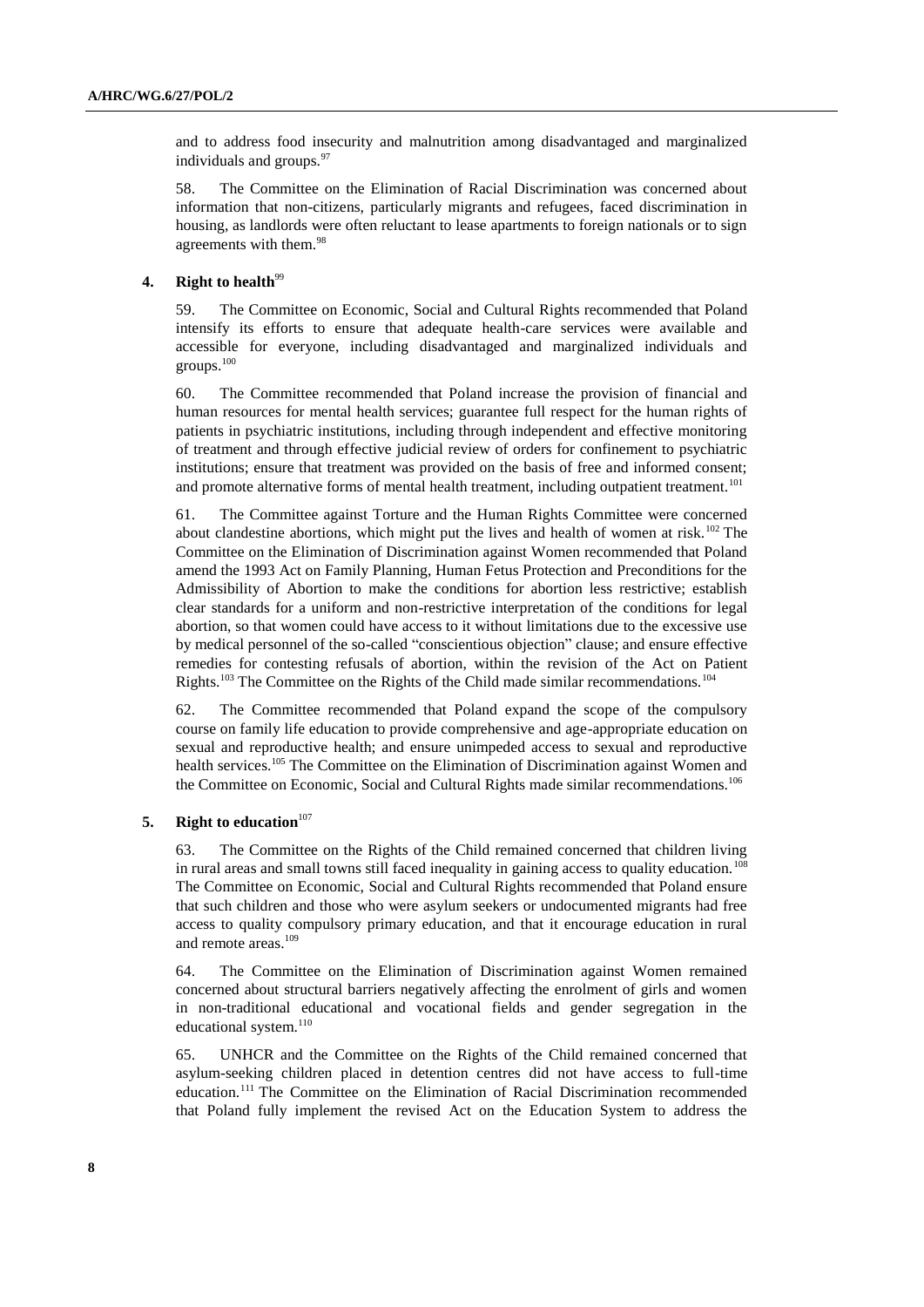educational difficulties that asylum-seeking children faced by providing language classes or tutorial assistance in their mother tongue. $112$ 

66. The Committee on the Rights of the Child remained concerned that children with HIV/AIDS tended to be segregated in preschool and compulsory education.<sup>113</sup>

# **D. Rights of specific persons or groups**

#### **1. Women**<sup>114</sup>

67. The Committee on the Elimination of Discrimination against Women recommended that Poland review the Act on Equal Treatment to ensure that anti-discrimination legislation contained a definition of discrimination against women explicitly prohibiting sex- and gender-based discrimination.<sup>115</sup>

68. The Committee was concerned about the low number of complaints of sex- and gender-based discrimination where compensation had been awarded; <sup>116</sup> the limited application of administrative sanctions; and the inadequate means of redress in cases of sexand gender-based discrimination.<sup>117</sup> It recommended that Poland ensure the effective application of administrative sanctions by the Office of the Commissioner.<sup>118</sup>

69. The Committee was concerned at the reported increase of stereotypical and sometimes degrading media images of women, which perpetuated sexual violence, including rape, and at the absence of revised textbooks.<sup>119</sup> The Committee on the Rights of the Child, the Committee on Economic, Social and Cultural Rights and the Human Rights Committee were concerned about persistent stereotypes concerning the roles and responsibilities of both genders in the family and in society.<sup>120</sup>

70. The Committee on the Elimination of Discrimination against Women urged Poland to adopt a comprehensive strategy aimed at preventing and eliminating all forms of violence against women; <sup>121</sup> amend the Criminal Code with a view to specifically criminalizing domestic violence and marital rape; include a definition of violence against women in the Act on Countering Domestic Violence; <sup>122</sup> and systematically institute criminal proceedings, end the use of reconciliatory mediation for victims of domestic violence, prosecute alleged perpetrators and punish those found guilty of such acts.<sup>123</sup> The Committee against Torture, the Human Rights Committee and the Committee on Economic, Social and Cultural Rights raised similar concerns and made recommendations.<sup>124</sup>

71. The Committee on the Elimination of Discrimination against Women recommended that Poland adopt temporary special measures to promote access for women to employment; review its legislation and policies to promote equal opportunities for and equal treatment of women in employment; and ensure equal remuneration for work of equal value.<sup>125</sup> The Committee on Economic, Social and Cultural Rights and the Human Rights Committee made similar recommendations.<sup>126</sup>

72. The Committee on the Elimination of Discrimination against Women encouraged Poland to amend the Electoral Act with a view to placing male and female candidates in alternating positions on electoral lists; and to adopt temporary special measures to achieve the equal and full participation of women in political and public life and in decision-making at all levels.<sup>127</sup> The Human Rights Committee and the Committee on Economic, Social and Cultural Rights made similar recommendations.<sup>128</sup>

73. The Committee on the Elimination of Discrimination against Women recommended that Poland facilitate the participation of rural women in decision-making processes at the local level, particularly in the boards of *voivodeship* (regional) agricultural chambers, so as to address the high risk of female poverty in rural areas.<sup>129</sup>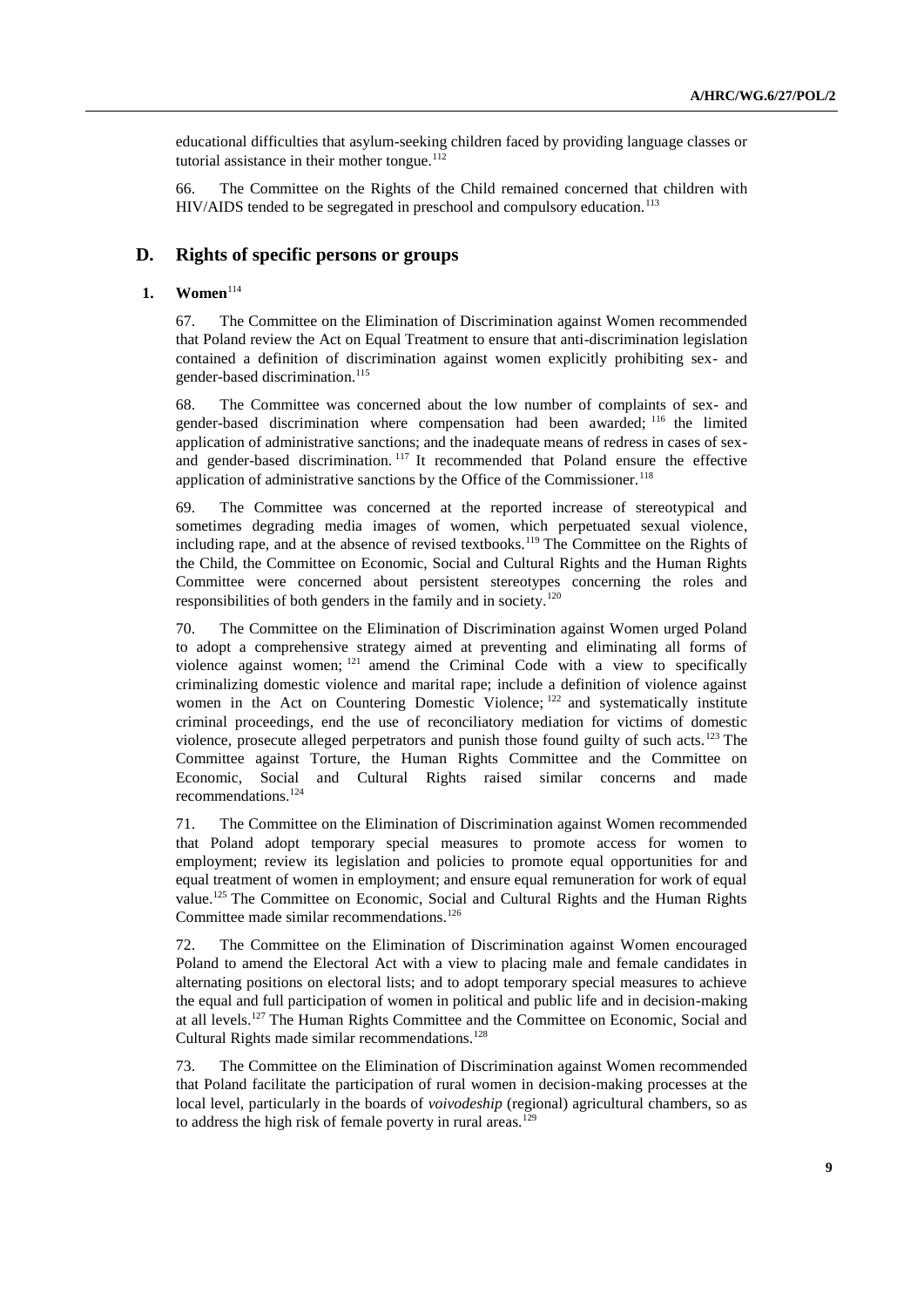### 2. **Children**<sup>130</sup>

74. The Committee on the Rights of the Child commended Poland for legislating a total ban on corporal punishment in all settings. However, it was concerned that corporal punishment was still used in schools, youth centres and alternative-care facilities.<sup>131</sup>

75. The Committee was concerned about ill-treatment of children in police emergency youth centres, youth shelters or reform schools, including extended periods of detention in a transitional facility, penalties not compliant with the regulations, constraints on correspondence and complaints and restrictions on visits.<sup>132</sup>

76. The Committee was seriously concerned that a large number of children were still detained in juvenile shelters for extensive periods of time prior to and during correctional proceedings, and that children over the age of 13 years who were reasonably suspected of or convicted of a punishable act could be detained at police emergency centres.<sup>133</sup>

77. The Committee noted with concern cases of forced marriages of girls in situations of migration and refugee and asylum-seeking girls.<sup>134</sup>

78. The Committee was concerned that a number of cases of sexual abuse of children by clergy might not yet have surfaced and that such abuse might still be ongoing.<sup>135</sup>

79. The Committee was concerned that, in criminal proceedings relevant to sexual exploitation of the child, the burden of proof tended to be placed on the child victims rather than offenders.<sup>136</sup>

80. The Committee was concerned that there was neither systematic effort to protect and support children engaged in begging, nor consistent policy as to what kind of protection measures would safeguard the best interests of the child.<sup>137</sup>

81. The Committee and the Special Rapporteur on the right to food expressed concern about child poverty. <sup>138</sup> The Committee was concerned about the increase of homeless children and recommended that Poland review its legislation, policies and programmes on housing to prevent and eliminate homelessness.<sup>139</sup>

82. The Committee reiterated its previous recommendation that Poland establish an identification mechanism for children, including asylum-seeking and refugee children, who might have been involved in armed conflict abroad and provide such children with appropriate assistance for their physical and psychological recovery and social reintegration.<sup>140</sup>

#### **3.** Persons with disabilities<sup>141</sup>

83. The Human Rights Committee was concerned that, according to the Constitution, persons who, by a final court judgment, had been subjected to legal incapacitation or deprived of public or electoral rights, had no right to participate in a referendum or to vote. As a result, any person with mental and intellectual disabilities who was subject to incapacitation had no voting rights.<sup>142</sup>

84. The Committee on the Rights of the Child was concerned that, despite the progress made in deinstitutionalization, many children with disabilities still lived in institutions.<sup>143</sup>

85. The Committee was concerned that access to health and rehabilitation services by children with disabilities was particularly impeded, owing to the physical barriers to health service facilities and a lack of available services.<sup>144</sup>

86. The Committee recommended that Poland guarantee all children with disabilities the right to inclusive education in mainstream schools, and that it develop a system at the local level to monitor the management of education subsidies dedicated to children with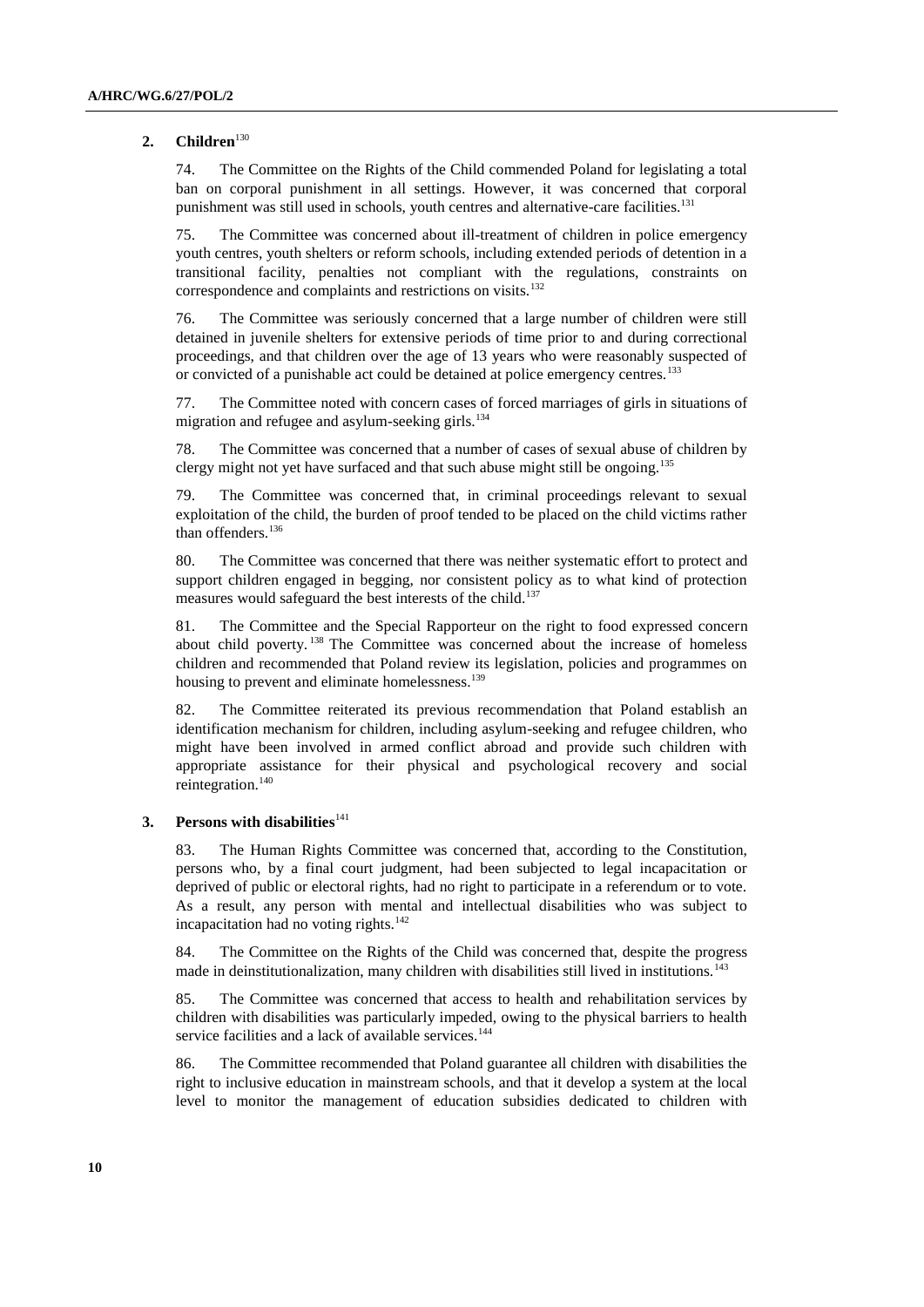disabilities in order to ensure the provision of reasonable accommodation and support for each child with a disability.<sup>145</sup>

# **4. Minorities**<sup>146</sup>

87. The Committee on Economic, Social and Cultural Rights recommended that Poland review its legislation and various programmes for unemployed persons to determine how access to employment could be improved for target groups, including Roma.<sup>147</sup>

88. The Committee on the Rights of the Child was concerned that Roma families with children living in informal settlements faced forced eviction. <sup>148</sup> The Committee on Economic, Social and Cultural Rights recommended that Poland facilitate access to social housing for Roma, encourage legal security of tenure for those living in informal settlements and improve living conditions therein; take effective measures to end the segregation of Roma communities and prevent acts of discrimination against those who wished to buy or rent housing outside their segregated settlements; and consult with the communities and individuals affected throughout the eviction procedures, afford due process guarantees and provide those affected with alternative accommodation or compensation.<sup>149</sup>

89. The Committee on the Rights of the Child was concerned that, while Polish law provided for free medical care for Polish nationals, that did not extend to Roma children living in poverty.<sup>150</sup>

90. The Committee remained concerned that participation in preschool, primary, secondary and vocational education remained lower for Roma children than for other children, and that many Roma children still faced difficulties keeping up in mainstream schools or were wrongly placed in special schools owing to their low level of understanding of the Polish language and culturally insensitive testing.<sup>151</sup> The Committee on Economic, Social and Cultural Rights raised similar concerns.<sup>152</sup>

91. The Committee on the Elimination of Discrimination against Women recommended that Poland reduce the high dropout rates of Roma girls from primary education, take effective measures to retain them in school and increase their attendance at the secondary level through temporary special measures and support. <sup>153</sup> UNESCO recommended that Poland implement equal access to education, especially for Roma girls and migrants.<sup>154</sup>

92. The Committee on Economic, Social and Cultural Rights recommended that Poland intensify its efforts in furthering the protection and promotion of the cultural identity of minorities by, among other measures, increasing the provision of resources to assist organizations and institutions working in the area of cultural identities of minorities, and by protecting and promoting the use of national and ethnic minority languages, including in school and in public life.<sup>155</sup>

### **5. Migrants, refugees and asylum seekers**<sup>156</sup>

93. The Committee on the Elimination of Racial Discrimination, the Committee against Torture, the Committee on the Rights of the Child and UNHCR were concerned that the Foreigners Act still provided for the possibility of placing asylum-seeking children in detention.<sup>157</sup>

94. The Committee against Torture was concerned that foreigners could be expelled from Poland without having their expulsion decision reviewed by an independent and impartial mechanism. It was also concerned that Poland had not been respecting the principle of non-refoulement as it had sometimes refused to recognize a foreigner's refugee status as the reason to refuse extradition to a country where his or her life would be threatened.158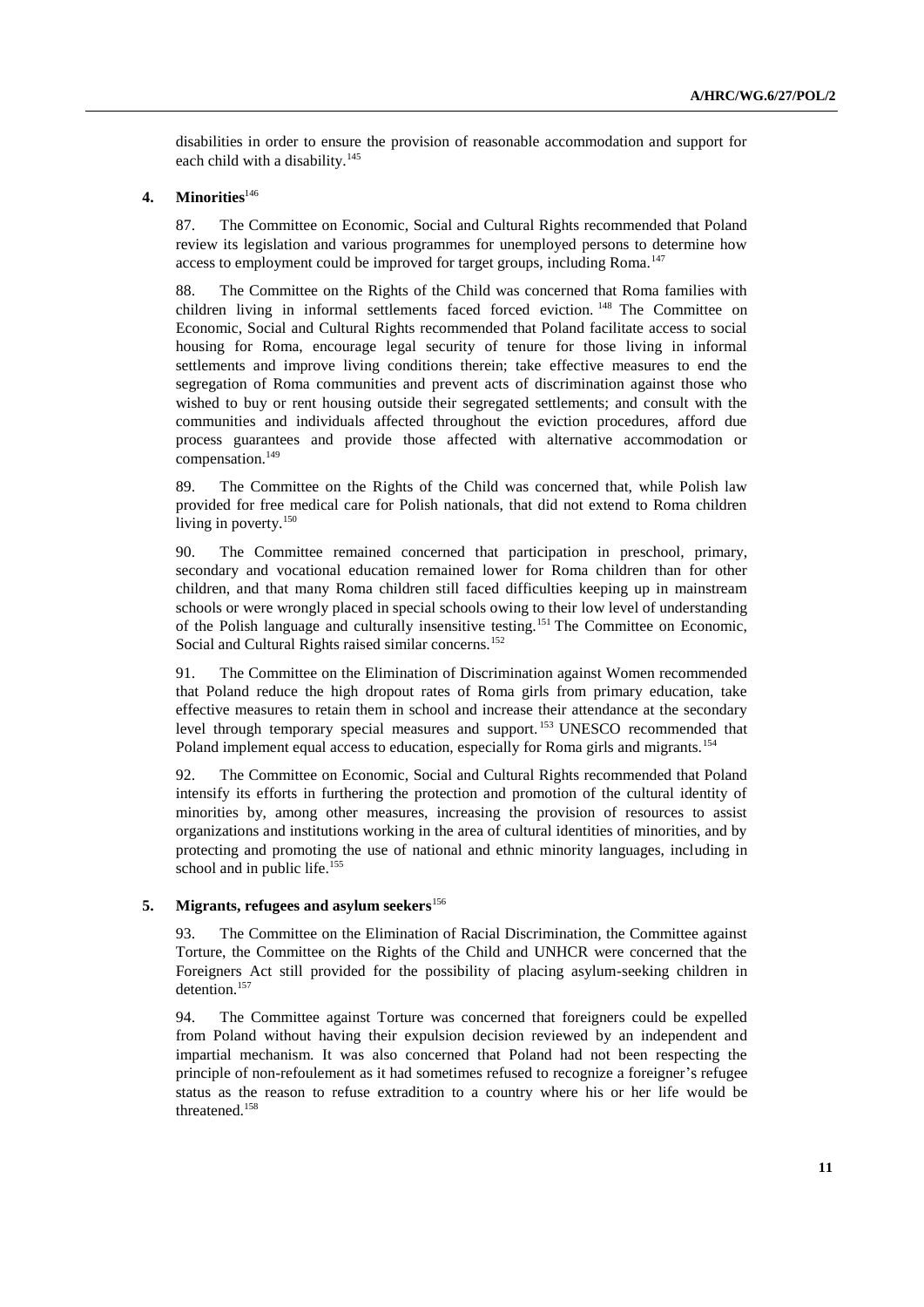95. The Human Rights Committee recommended that Poland refrain from detaining asylum seekers and migrants, implement alternatives and, in cases where individuals were detained, ensure that the detention was reasonable, necessary and proportionate under the circumstances and reassessed over time; ensure that children were deprived of liberty only as a measure of last resort; ensure that access to asylum was not obstructed on grounds of religious discrimination or other grounds prohibited by the Covenant; and establish a system of proper screening to ensure asylum seekers were not returned to a country where there were substantial grounds for believing that there was a real risk of irreparable harm.<sup>159</sup>

96. UNHCR indicated that asylum seekers and refugees living outside of reception facilities faced difficulties in gaining access to sexual and gender-based violence prevention and response assistance, owing in part to geographic distance and/or isolation.<sup>160</sup>

97. UNHCR stated that the national response system on sexual and gender-based violence, known as the "blue line", had limited interpretation services and was not prepared to respond to the particular needs of asylum-seeking and refugee survivors of such violence owing to their limited knowledge of cultural differences and refugee situations, including possible traumatic experiences relating to past persecution.<sup>161</sup>

98. UNCHR noted that, according to Polish law, when medical or psychosocial examinations indicated that a person had been a victim of violence or was disabled, he or she should be provided with support and appropriate treatment during the asylum procedure. However, it was concerned that, in practice, there was limited systematic support available for the proper identification of such persons and their treatment.<sup>162</sup>

99. The Committee on the Rights of the Child was concerned that the procedures for family reunification were not physically and economically accessible by many asylum seekers and refugees and were overly demanding in terms of requirements for documentation and physical verification of applicants.<sup>163</sup>

100. The Committee on the Elimination of Racial Discrimination was concerned that non-citizens, particularly migrants and refugees, were reportedly paid lower salaries and worked longer hours without official contracts.<sup>164</sup>

## **6. Stateless persons**<sup>165</sup>

101. UNHCR noted that the Polish national legal framework still had gaps that might lead to statelessness, particularly the fact that children born to parents who were nonnationals or children whose fathers had denied paternity could not acquire citizenship.<sup>166</sup>

102. According to UNHCR, stateless persons were left in a legal limbo owing to the lack of a statelessness determination procedure. Without a passport or travel documents, they could not leave the Polish territory. In addition, the absence of a work permit prevented access to social benefits and public health care.<sup>167</sup>

103. The Committee on the Rights of the Child was concerned that, according to the 2014 census, 2,000 stateless persons and over 8,000 foreigners with undetermined nationalities, including children, resided in Poland.<sup>168</sup>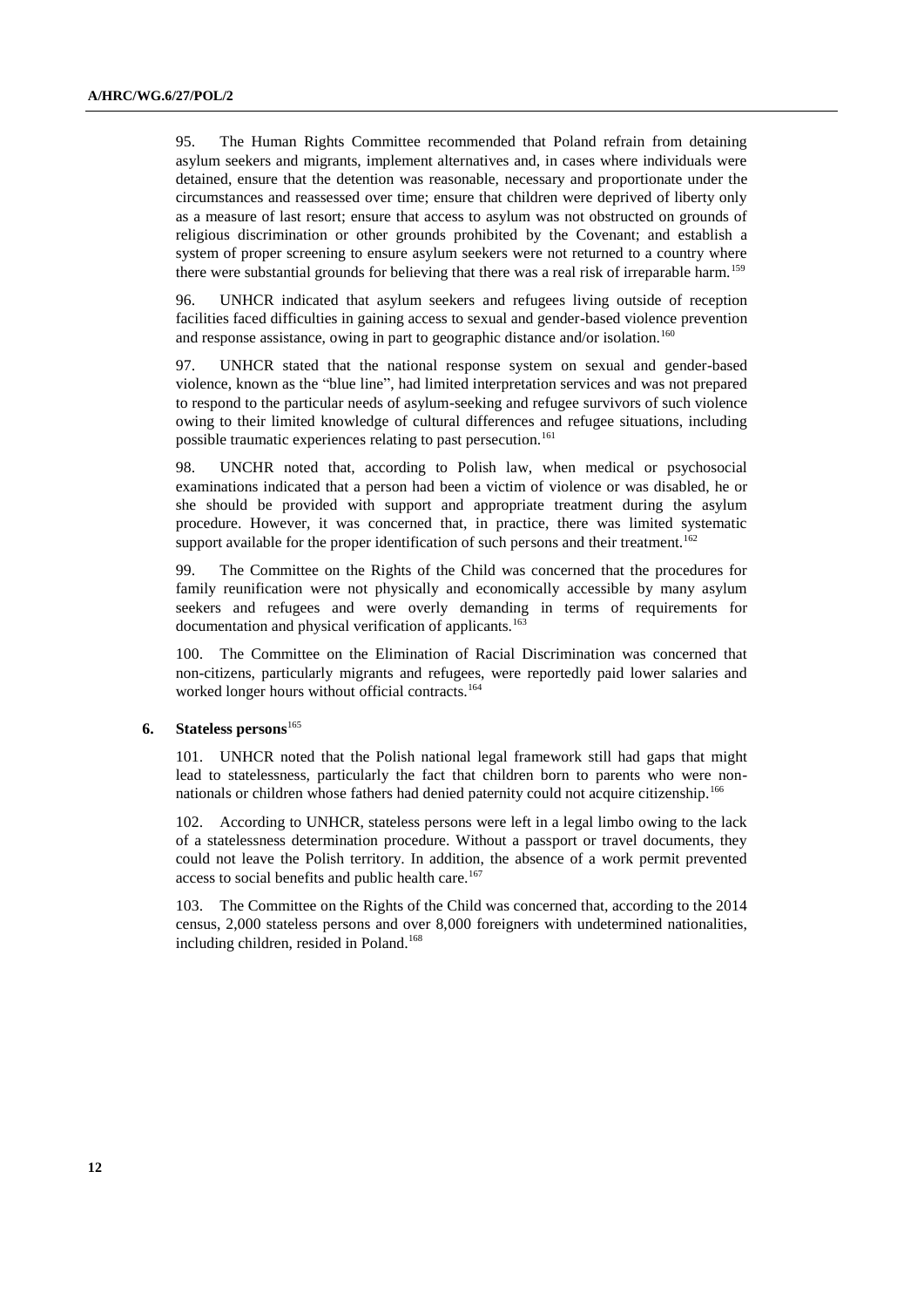### *Notes*

- $1$  Tables containing information on the scope of international obligations and cooperation with international human rights mechanisms and bodies for Poland will be available at www.ohchr.org/EN/HRBodies/UPR/Pages/PLSession27.aspx.
- <sup>2</sup> For relevant recommendations, see A/HRC/21/14, paras. 90.1, 90.4, 90.10-90.13, 90.15, 90.20, 90.22-90.25 and 90.29.
- <sup>3</sup> See CERD/C/POL/CO/20-21, para. 16, CRC/C/POL/CO/3-4, paras. 63, CEDAW/C/POL/CO/7-8, para. 48, CAT/C/POL/CO/5-6, para. 27, and E/C.12/POL/CO/6, para. 61.
- 4 See CEDAW/C/POL/CO/7-8, para. 48, CRC/C/POL/CO/3-4, paras. 63, CAT/C/POL/CO/5-6, para. 27, and E/C.12/POL/CO/6, para. 61.
- <sup>5</sup> See CRC/C/POL/CO/3-4, para. 62, and CAT/C/POL/CO/5-6, para. 27. See also www.ohchr.org/EN/NewsEvents/Pages/DisplayNews.aspx?NewsID=19870&LangID=E.
- $6$  See CAT/C/POL/CO/5-6, para. 27, E/C.12/POL/CO/6, para. 60, and www.ohchr.org/EN/NewsEvents/Pages/DisplayNews.aspx?NewsID=19870&LangID=E.
- <sup>7</sup> UNHCR submission for the universal periodic review of Poland, p. 6. See also CRC/C/POL/CO/3-4, para. 19 (c), and CAT/C/POL/CO/5-6, para. 27.
- 8 See CRC/C/POL/CO/3-4, para. 7.
- <sup>9</sup> See E/C.12/POL/CO/6, para. 6 (a).
- <sup>10</sup> See www.ohchr.org/EN/NewsEvents/Pages/Everyoneturnedablindeye.aspx.
- <sup>11</sup> OHCHR, "Donor profiles", in *OHCHR Report 2015*, p. 114. For 2016, see www.ohchr.org/Documents/AboutUs/FundingBudget/VoluntaryContributions2016.pdf.
- <sup>12</sup> See http://lib.ohchr.org/HRBodies/UPR/Documents/session13/PL/ImplementationPoland.pdf.
- <sup>13</sup> For relevant recommendations, see A/HRC/21/14, paras. 90.30, 90.32-90.35 and 90.61.
- <sup>14</sup> See CCPR/C/POL/CO/7, paras. 5-6, E/C.12/POL/CO/6, paras. 8-9, CERD/C/POL/CO/20-21, para. 9, CEDAW/C/POL/CO/7-8, para. 14, and CAT/C/POL/CO/5-6, para. 16. See also http://nhri.ohchr.org/EN/Documents/Status%20Accreditation%20Chart.pdf.
- 
- <sup>15</sup> See CCPR/C/POL/CO/7, paras. 5-6, and E/C.12/POL/CO/6, para. 9.
- <sup>16</sup> See CERD/C/POL/CO/20-21, para. 9.
- $17$  See CEDAW/C/POL/CO/7-8, para. 17 (a)-(b).
- <sup>18</sup> See CCPR/C/POL/CO/7, para. 18.
- <sup>19</sup> UNHCR submission, p. 3.
- <sup>20</sup> For relevant recommendations, see A/HRC/21/14, paras. 90.40, 90.45-90.57, 90.60, 90.62-90.71, 90.94 and 90.97.
- <sup>21</sup> See CCPR/C/POL/CO/7, paras. 13-14, and E/C.12/POL/CO/6, paras. 10-11.
- <sup>22</sup> See CRC/C/POL/CO/3-4, paras. 16 (a) and 17 (a).
- <sup>23</sup> See CCPR/C/POL/CO/7, para. 15.
- $24$  See CAT/C/POL/CO/5-6, para. 25.
- <sup>25</sup> See CRC/C/POL/CO/3-4, para. 17 (b).
- <sup>26</sup> See CERD/C/POL/CO/20-21, para. 8.
- <sup>27</sup> See CCPR/C/POL/CO/7, para. 15.
- <sup>28</sup> See CERD/C/POL/CO/20-21, para. 11.
- <sup>29</sup> Ibid., para. 10.
- <sup>30</sup> Ibid., para. 10.
- <sup>31</sup> Ibid., para. 10.
- <sup>32</sup> See CAT/C/POL/CO/5-6, para. 25. See also CERD/C/POL/CO/20-21, para. 12.
- $33$  See CERD/C/POL/CO/20-21, para. 14.
- <sup>34</sup> UNHCR submission, p. 3.
- <sup>35</sup> See CAT/C/POL/CO/5-6, para. 25. See also CERD/C/POL/CO/20-21, para. 12.<br><sup>36</sup> See CRC/C/POL/CO/2.4, paras. 46 (a) and 47 (a). See also CERD/C/POL/CO/2
- <sup>36</sup> See CRC/C/POL/CO/3-4, paras. 46 (a) and 47 (a). See also CERD/C/POL/CO/20-21, para. 12.
- See CEDAW/C/POL/CO/7-8, para. 22.
- <sup>38</sup> See CCPR/C/POL/CO/7, para. 10.
- <sup>39</sup> For relevant recommendations, see A/HRC/21/14, paras. 90.31, 90.83 and 90.86.
- $40$  See CRC/C/POL/CO/3-4, paras. 58 and 59 (b) and (f).
- <sup>41</sup> For relevant recommendations, see A/HRC/21/14, paras. 90.122-90.124.
- $42$  See CAT/C/POL/CO/5-6, para. 16 (c).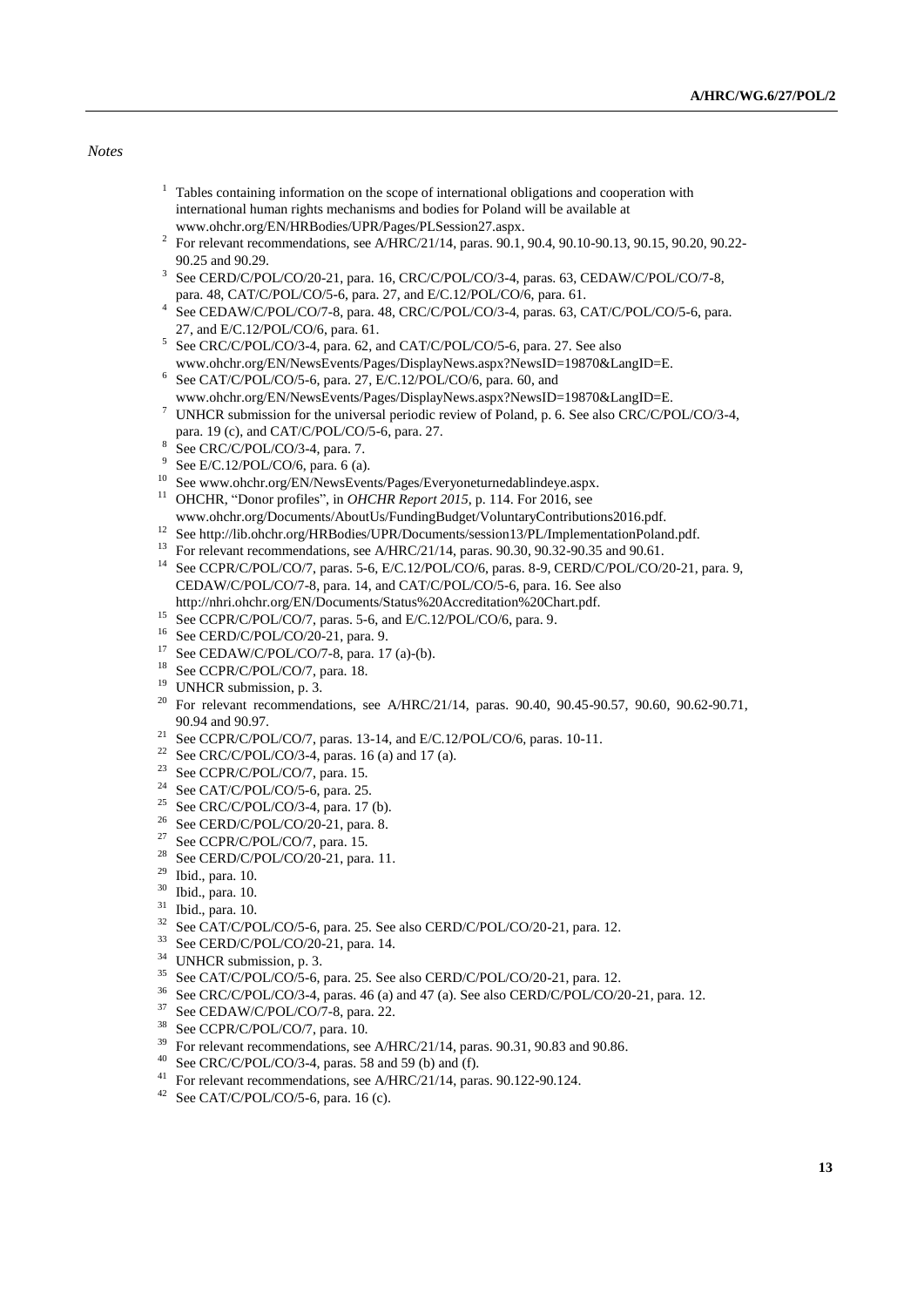- See CCPR/C/POL/CO/7, para. 12.
- Ibid., para. 10.
- For relevant recommendations, see A/HRC/21/14, paras. 90.58, 90.72, 90.74-90.77 and 90.95.
- See CAT/C/POL/CO/5-6, para. 7.
- See CCPR/C/POL/CO/7, para. 26 (a).
- See CAT/C/POL/CO/5-6, paras. 18.
- Ibid., para. 21.
- See CCPR/C/POL/CO/7, para. 26 (b).
- See CAT/C/POL/CO/5-6, para. 19.
- Ibid., para. 20.
- For relevant recommendations, see A/HRC/21/14, paras. 90.87-90.93.
- See http://europe.ohchr.org/EN/NewsEvents/Pages/DisplayNews.aspx?NewsID=10056&LangID=E.
- See www.ohchr.org/EN/NewsEvents/Pages/DisplayNews.aspx?NewsID=20086&LangID=E.
- See CCPR/C/POL/CO/7, para. 7.
- Ibid., para. 8.
- $\frac{58}{59}$  Ibid., para. 34.
- See CAT/C/POL/CO/5-6, para. 18.
- See CCPR/C/POL/CO/7, para. 34 (a).
- See CAT/C/POL/CO/5-6, para. 9.
- See CCPR/C/POL/CO/7, para. 30.
- See CAT/C/POL/CO/5-6, para. 8.
- See CCPR/C/POL/CO/7, para. 34 (b).
- See CAT/C/POL/CO/5-6, para. 8.
- See CRC/C/POL/CO/3-4, paras. 44 (c) and 45 (c). See also CAT/C/POL/CO/5-6, para. 13.
- See CCPR/C/POL/CO/7, para. 34.
- See CRC/C/POL/CO/3-4, para. 54 (b).
- For relevant recommendations, see A/HRC/21/14, paras. 90.100 and 90.102-90.105.
- See CRC/C/POL/CO/3-4, paras. 22 and 23.
- See CCPR/C/POL/CO/7, para. 38 (b).
- See UNESCO submission for the universal periodic review of Poland, paras. 60 and 68.
- See CCPR/C/POL/CO/7, paras. 37 and 38 (a).
- Ibid., paras. 37 and 38 (c).
- See E/C.12/POL/CO/6, paras. 25-26.
- See www.ilo.org/dyn/normlex/en/f?p=1000:13100:0::NO:13100:P13100\_ COMMENT\_ID,P11110\_COUNTRY\_ID,P11110\_COUNTRY\_NAME,P11110\_COMMENT\_YEA R:3256747,102809,Poland,2015.
- $^{77}$  For relevant recommendations, see A/HRC/21/14, paras. 90.82, 90.84 and 90.86.
- See CEDAW/C/POL/CO/7-8, para. 26.
- <sup>79</sup> Ibid., para. 4 (f). See also CAT/C/POL/CO/5-6, para. 24.
- See CRC/C/POL/CO/3-4, para. 50.
- <sup>81</sup> Ibid., para. 50 (c) and 51 (b)-(c). See also CEDAW/C/POL/CO/7-8, para. 27 (c) and (e).
- See CCPR/C/POL/CO/7, para. 28.
- 83 For relevant recommendations, see A/HRC/21/14, paras. 90.31, 90.83 and 90.99.
- See CCPR/C/POL/CO/7, paras. 39-40.
- See CRC/C/POL/CO/3-4, para. 32 (e)-(f).
- Ibid., paras. 33 (a) and (c).
- For relevant recommendations, see A/HRC/21/14, paras. 90.44 and 90.114-90.115.
- See E/C.12/POL/CO/6, para. 22.
- See CEDAW/C/POL/CO/7-8, para. 15 (a).
- Ibid., para. 33 (d).
- <sup>91</sup> See E/C.12/POL/CO/6, para. 19.
- <sup>92</sup> For relevant recommendations, see A/HRC/21/14, paras. 90.29, 90.59, 90.113 and 90.115.
- See E/C.12/POL/CO/6, para. 28.
- <sup>94</sup> For relevant recommendations, see A/HRC/21/14, paras. 90.59 and 90.113-90.115.
- See www.ohchr.org/EN/NewsEvents/Pages/DisplayNews.aspx?NewsID=19870&LangID=E.
- See E/C.12/POL/CO/6, para. 35.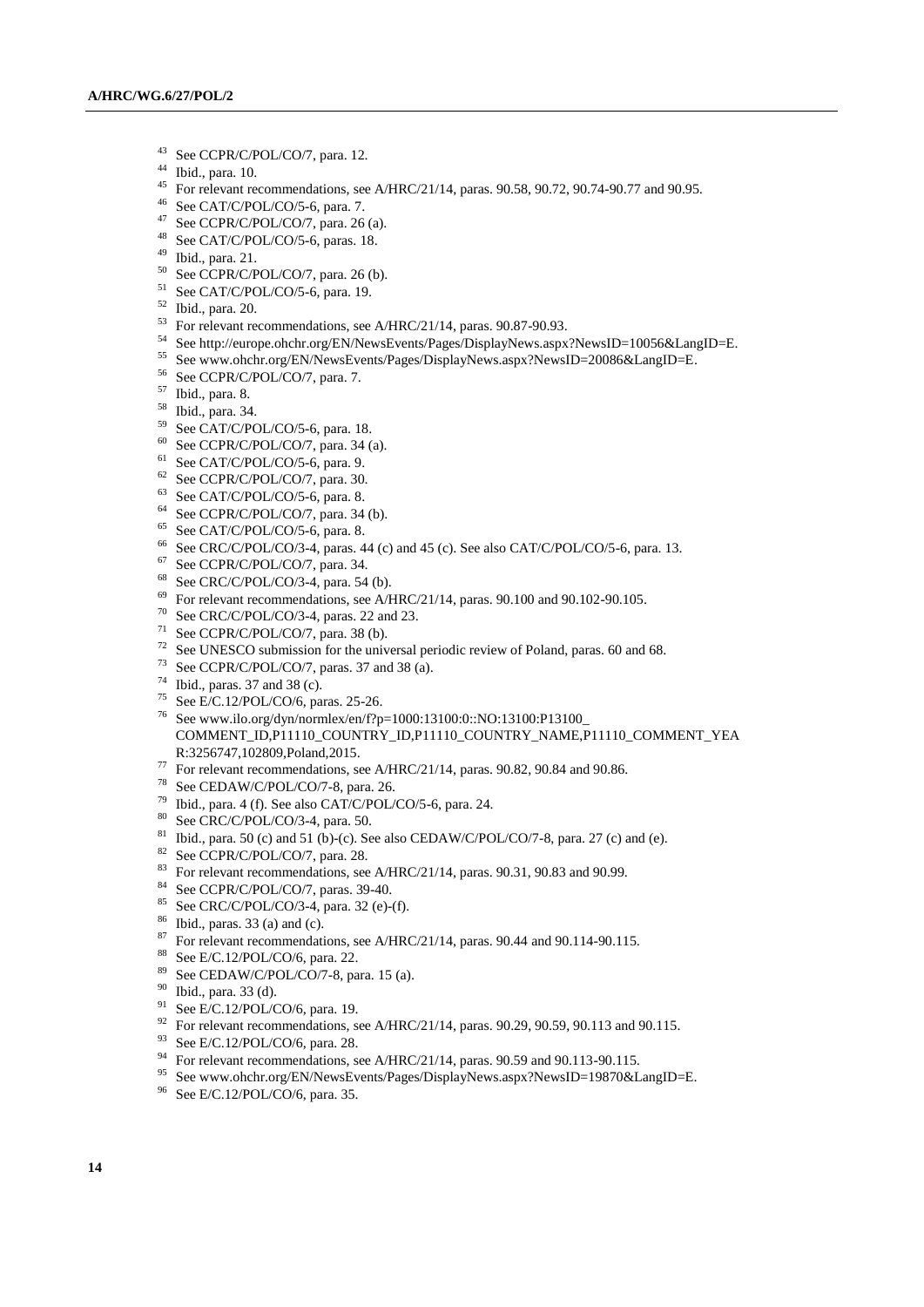- Ibid., para. 40 (a).
- 98 See CERD/C/POL/CO/20-21, para. 15.
- For relevant recommendations, see A/HRC/21/14, paras. 90.39, 90.106-90.110, 90.114 and 90.119.
- See E/C.12/POL/CO/6, para. 44.
- Ibid., para. 52.
- See CAT/C/POL/CO/5-6, para. 23, and CCPR/C/POL/CO/7, para. 23.
- See CEDAW/C/POL/CO/7-8, paras. 37 (a)-(b).
- See CRC/C/POL/CO/3-4, para. 39 (b)-(c).
- Ibid., para. 39 (a)-(b).
- See CEDAW/C/POL/CO/7-8, paras. 31 (c) and 37 (d)-(e), and E/C.12/POL/CO/6, para. 49.
- <sup>107</sup> For relevant recommendations, see A/HRC/21/14, paras. 90.39, 90.111-90.112, 90.115-90.116 and 90.119.
- See CRC/C/POL/CO/3-4, para. 42 (a).
- See E/C.12/POL/CO/6, para. 56.
- See CEDAW/C/POL/CO/7-8, para. 30. See also CEDAW/C/POL/CO/7-8, para. 32.
- See CRC/C/POL/CO/3-4, para. 42 (d).
- <sup>112</sup> See UNHCR submission, p. 4, and CERD/C/POL/CO/20-21, para. 15.
- See CRC/C/POL/CO/3-4, para. 42 (c).
- <sup>114</sup> For relevant recommendations, see A/HRC/21/14, paras. 90.43 and 90.78-90.81.
- <sup>115</sup> See CEDAW/C/POL/CO/7-8, para. 11.
- Ibid., para. 12.
- Ibid., para. 14.
- Ibid., para. 15 (b).
- Ibid., para. 22.
- <sup>120</sup> See CRC/C/POL/CO/3-4, para. 17 (b), E/C.12/POL/CO/6, para. 14, and CCPR/C/POL/CO/7, para. (c).
- See CEDAW/C/POL/CO/7-8, para. 25 (b).
- Ibid., para. 25 (c).
- Ibid., para. 25 (e).
- <sup>124</sup> See CAT/C/POL/CO/5-6, para. 22, CCPR/C/POL/CP/7, para. 20, and E/C.12/POL/CO/6, para. 31.
- <sup>125</sup> See CEDAW/C/POL/CO/ $\overline{7}$ -8, para. 33 (a) and (c).
- <sup>126</sup> See E/C.12/POL/CO/6, para. 24, and CCPR/C/POL/CO/7, para. 22 (b).
- <sup>127</sup> See CEDAW/C/POL/CO/7-8, para. 29 (a)-(b).
- See CCPR/C/POL/CO/7, para. 22 (a), and E/C.12/POL/CO/6, para. 15.
- <sup>129</sup> See CEDAW/C/POL/CO/7-8, para. 39.
- <sup>130</sup> For relevant recommendations, see A/HRC/21/14, paras. 90.41 and 90.83-90.86.
- See CRC/C/POL/CO/3-4, para. 24.
- Ibid., paras. 24 (a) and 25 (a)-(b) and (f).
- Ibid., para. 52.
- Ibid., paras. 28-29.
- <sup>135</sup> Ibid., paras. 26 and 27 (d)-(e).
- Ibid., para. 56 (a).
- Ibid., para. 48.
- Ibid., para. 40 (a), and www.ohchr.org/EN/NewsEvents/Pages/DisplayNews.aspx?NewsID=19873&LangID=E. See also www.ohchr.org/EN/NewsEvents/Pages/DisplayNews.aspx?NewsID=19870&LangID=E.
- <sup>139</sup> See CRC/C/POL/CO/3-4, paras. 40 (a) and (c) and 41 (c).
- Ibid., para. 61.
- <sup>141</sup> For the relevant recommendation, see A/HRC/21/14, para. 90.18.
- <sup>142</sup> See CCPR/C/POL/CO/7, para. 41.
- See CRC/C/POL/CO/3-4, paras. 34 (b) and 35 (b).
- Ibid., para. 36 (f).
- <sup>145</sup> Ibid., para. 35 (c)-(d).
- <sup>146</sup> For relevant recommendations, see A/HRC/21/14, paras. 90.114 and 90.117.
- See E/C.12/POL/CO/6, para. 17.
- <sup>148</sup> See CRC/C/POL/CO/3-4, para. 46 (b). See also CERD/C/POL/CO/20-21, para. 13.